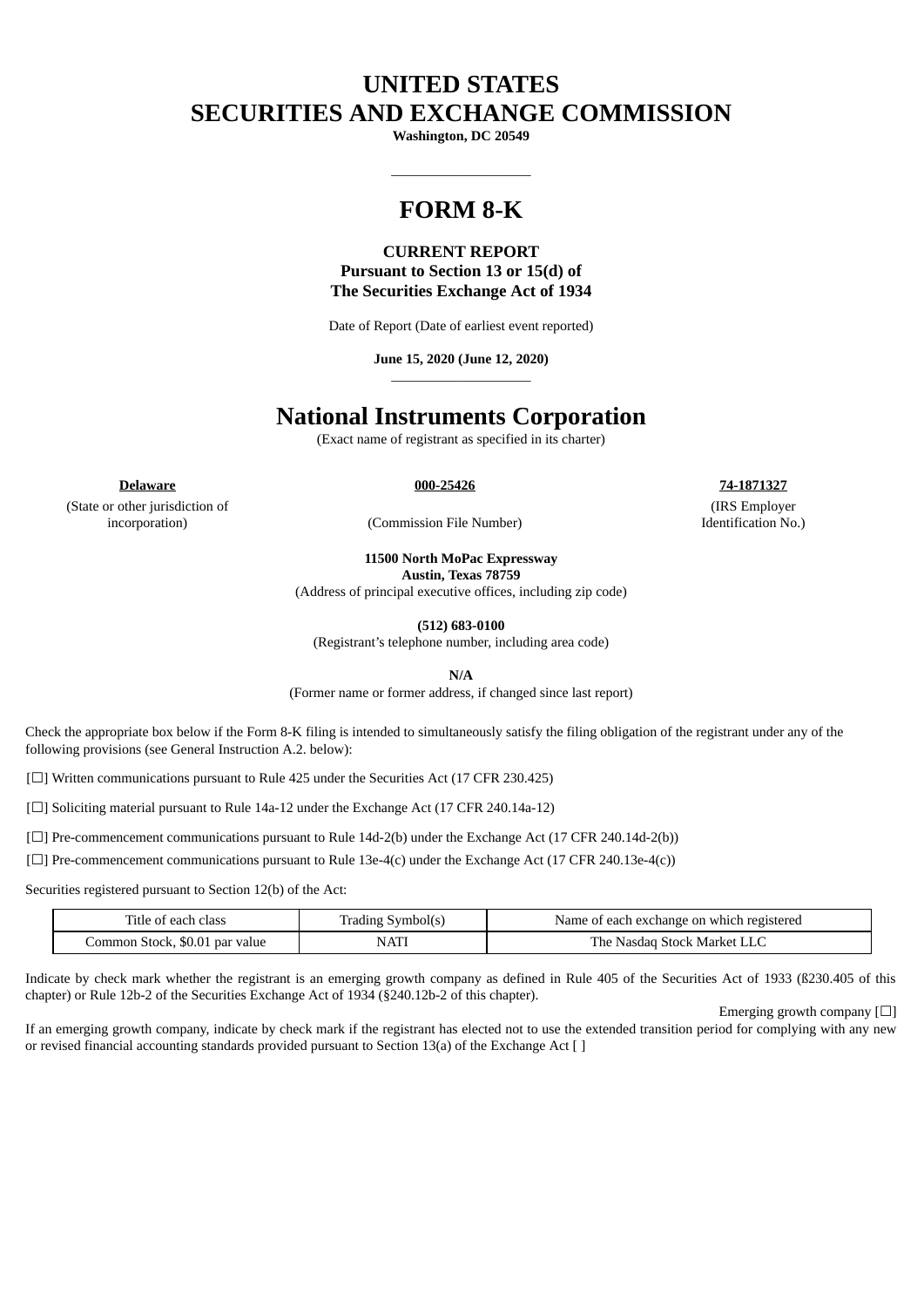#### **Item 1.01 Entry into a Material Definitive Agreement**

On June 12, 2020, National Instruments Corporation (the "Company") entered into an Amended and Restated Credit Agreement (the "Credit Agreement") among the Company, as borrower, the lenders from time to time party thereto (the "Lenders"), and Wells Fargo Bank, National Association, as the administrative agent, swingline lender and issuing lender ("Administrative Agent"), with Wells Fargo Securities, LLC and BofA Securities, Inc., as joint lead arrangers and joint bookrunners. The Credit Agreement amends and restates in its entirety and refinances the Company's existing Loan Agreement, dated as of May 9, 2013, by and between the Company and Wells Fargo Bank, National Association, as previously amended on October 29, 2015, April 27, 2018, and April 16, 2020.

The Credit Agreement provides for an initial \$145 million credit facility consisting of a secured revolving loan facility in an aggregate principal amount of up to \$75 million, including a \$10 million sub-facility for the issuance of letters of credit, and a secured term loan facility in an aggregate principal amount of up to \$70 million, which term loan facility is available until the date that is 60 days following the closing date of the Credit Agreement. Subject to the terms and conditions of the Credit Agreement, including obtaining commitments from existing lenders or new lenders, the Company may request additional term loan or revolving commitments of up to \$105 million in the aggregate. Pursuant the Credit Agreement, the revolving line of credit terminates, and all revolving loans and term loans are due and payable, on June 12, 2023. The revolving loans and term loans accrue interest, at the Company's option, at a base rate equal to the highest of (a) the prime rate, (b) the federal funds rate plus 0.50%, and (c) a LIBOR loan interest rate of LIBOR for an interest period of one month plus 1.00%, plus a margin of 1.25% to 1.75%, or LIBOR plus a margin of 2.25% to 2.75%, in each case with the margin being determined based upon the Company's consolidated total leverage ratio. The term loan amortizes in quarterly payments equal to 1.25% of the original principal amount of the term loan, with the remaining outstanding balance being due and payable at maturity. The Credit Agreement contains financial covenants requiring the Company to maintain a maximum total leverage ratio of less than or equal to 2.75 to 1.00 and a minimum fixed charge coverage ratio of greater than or equal to 1.25 to 1.00, in each case determined in accordance with the Credit Agreement.

As of the closing date, no revolving loans and no term loan are outstanding under the Credit Agreement and there are approximately \$1.2 million of letters of credit. The Company intends to draw on the term loan facility to finance a portion of the \$365 million purchase price payable by the Company pursuant to the previously announced Share Purchase Agreement with OptimalPlus Ltd., which is expected to close in early Q3 2020.

The Credit Agreement provides for a commitment fee of 0.375% to 0.500% per annum, determined based upon the Company's consolidated total leverage ratio, on the average daily unused amount of the revolving committed amount, payable quarterly in arrears. In addition, the Company will pay commitment fees based on the applicable margin set forth in the Credit Agreement in an amount equal to 0.375% to 0.500% per annum, determined based upon the Company's consolidated total leverage ratio, of the initial term loan as a commitment fee until such time as the initial term loan is drawn or the initial term loan commitments expire or are terminated.

The Credit Agreement requires that certain of the Company's wholly-owned domestic subsidiaries (the "Subsidiary Guarantors") will enter into a guaranty agreement ("Guaranty") in favor of the Administrative Agent guarantying the obligations of the Company under the Credit Agreement, among other things. In connection with the Credit Agreement and Guaranty, the Company, the Subsidiary Guarantors and the Administrative Agent have entered into a Collateral Agreement ("Collateral Agreement") pursuant to which the Company and each Subsidiary Guarantor have granted a lien on substantially all of their assets to secure their obligations under the Credit Agreement and the Guaranty.

The Credit Agreement contains customary affirmative and negative covenants. The affirmative covenants include, among other things, delivery of financial statements, compliance certificates and notices, payment of taxes and other obligations, maintenance of existence, maintenance of properties and insurance, maintenance of books and records, and compliance with applicable laws and regulations. The negative covenants include, among other things, limitations on indebtedness, liens, mergers, consolidations, acquisitions and sales of assets, investments, changes in the nature of the business, affiliate transactions and certain restricted payments. The Credit Agreement contains customary events of default including, among other things, payment defaults, breaches of covenants or representations and warranties, cross-defaults with certain other indebtedness, bankruptcy and insolvency events, judgment defaults and change in control events, subject to grace periods in certain instances. Upon an event of default, the Administrative Agent and the Lenders may declare all or a portion of the outstanding obligations payable by the Company to be immediately due and payable and exercise other rights and remedies provided for under the Credit Agreement. Under certain circumstances, a default interest rate will apply on all obligations during the existence of an event of default under the Credit Agreement at a per annum rate of interest equal to 2.00% above the otherwise applicable interest rate.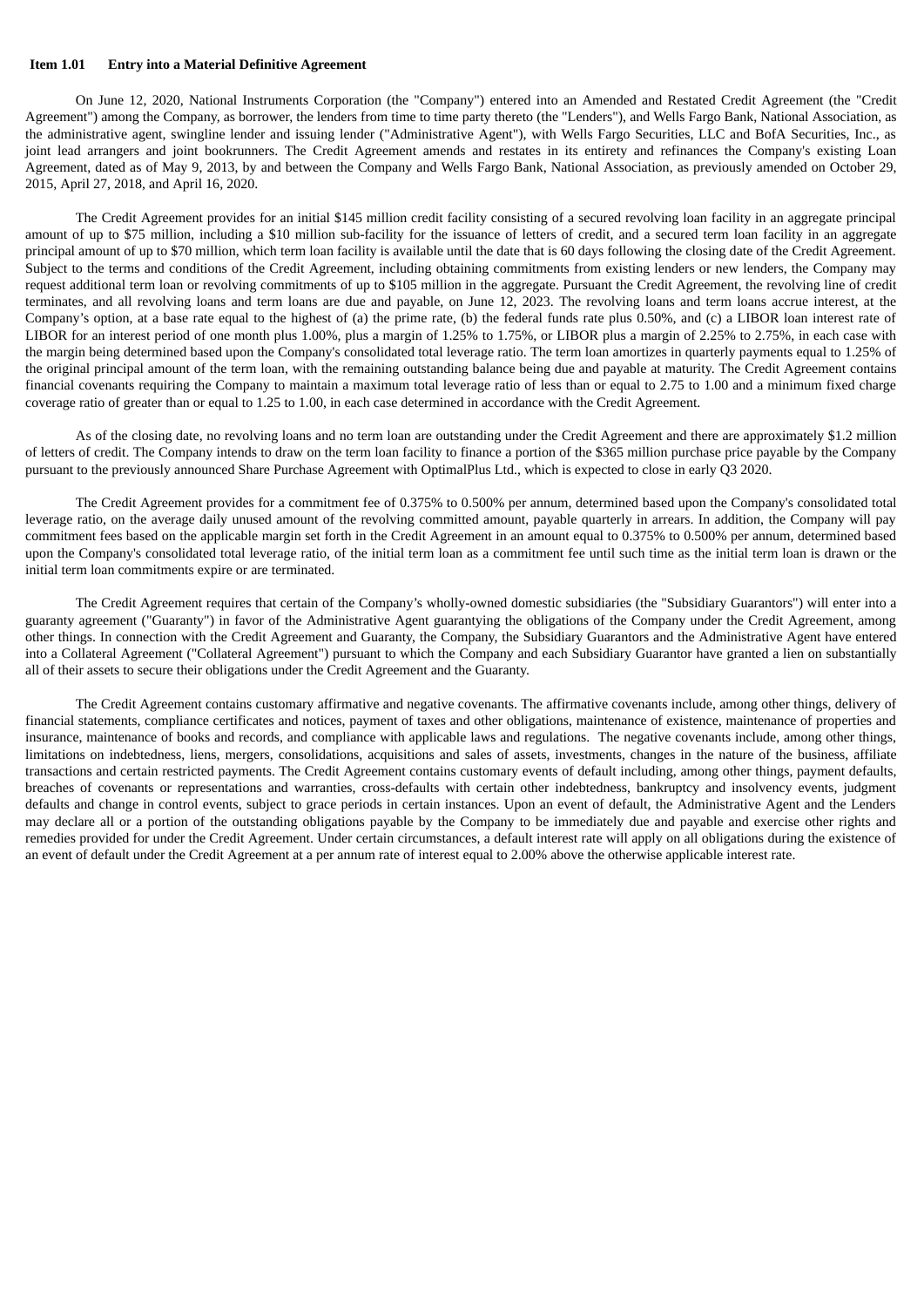The Administrative Agent and the other lenders have engaged in, and may in the future engage in, other commercial dealings in the ordinary course of business with the Company or its affiliates. The Administrative Agent and the other lenders thereto have received, or may in the future receive, customary fees and commissions for such transactions.

The foregoing description of the material terms of the Credit Agreement, the Guaranty and the Collateral Agreement is only a summary and is qualified in its entirety by the terms of the respective agreements, each of which will be filed with the Company's Quarterly Report on Form 10-Q for the quarter ended June 30, 2020.

#### Item 2.03 Creation of a Direct Financial Obligation or an Obligation under an Off-Balance Sheet Arrangement of a Registrant

The information related to the Credit Agreement, the Guaranty, and the Collateral Agreement set forth under Item 1.01 above is incorporated by reference into this Item 2.03.